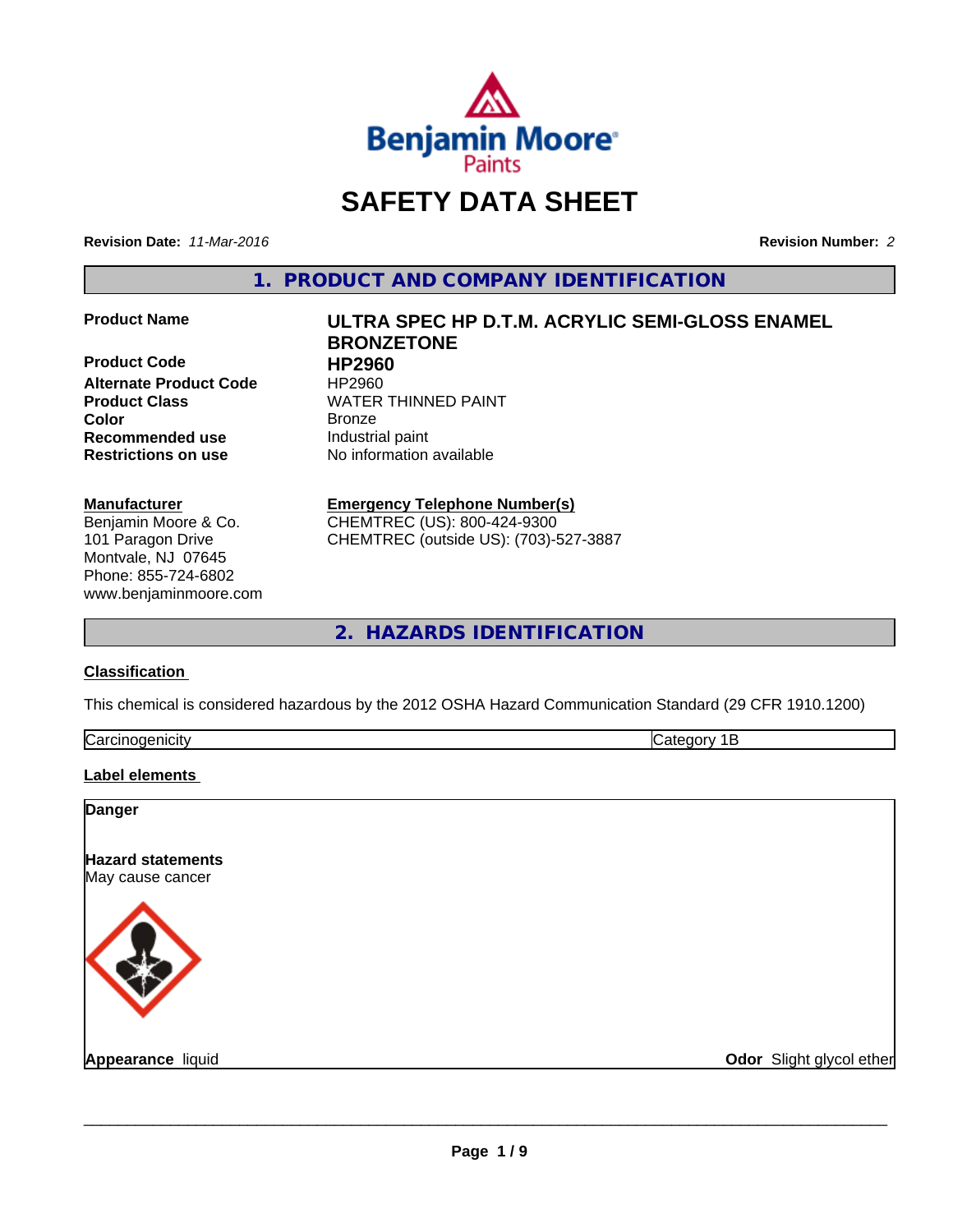### **Precautionary Statements - Prevention**

Obtain special instructions before use Do not handle until all safety precautions have been read and understood Use personal protective equipment as required

If exposed or concerned get medical attention

# **Precautionary Statements - Storage**

Store locked up

# **Precautionary Statements - Disposal**

Dispose of contents/container to an approved waste disposal plant

# **Hazards not otherwise classified (HNOC)**

Not Applicable

#### **Other information**

No information available

# **3. COMPOSITION INFORMATION ON COMPONENTS**

| <b>Chemical Name</b>                          | <b>CAS-No</b> | Weight % (max) |
|-----------------------------------------------|---------------|----------------|
| 2,2,4-trimethyl-1,3-propanediol diisobutyrate | 6846-50-0     |                |
| Titanium dioxide                              | 13463-67-7    |                |
| Zinc phosphate                                | 7779-90-0     |                |
| Kaolin                                        | 1332-58-7     |                |
| Carbon black                                  | 1333-86-4     |                |
| Sodium nitrite                                | 7632-00-0     | U.C            |

|                                                  | 4. FIRST AID MEASURES                                                                              |
|--------------------------------------------------|----------------------------------------------------------------------------------------------------|
| <b>General Advice</b>                            | No hazards which require special first aid measures.                                               |
| <b>Eye Contact</b>                               | Rinse thoroughly with plenty of water for at least 15 minutes and consult a<br>physician.          |
| <b>Skin Contact</b>                              | Wash off immediately with soap and plenty of water removing all contaminated<br>clothes and shoes. |
| <b>Inhalation</b>                                | Move to fresh air. If symptoms persist, call a physician.                                          |
| Ingestion                                        | Clean mouth with water and afterwards drink plenty of water. Consult a physician<br>if necessary.  |
| <b>Most Important</b><br><b>Symptoms/Effects</b> | None known.                                                                                        |
| <b>Notes To Physician</b>                        | Treat symptomatically.                                                                             |
|                                                  | 5. FIRE-FIGHTING MEASURES                                                                          |

**Suitable Extinguishing Media** Use extinguishing measures that are appropriate to local circumstances and the surrounding environment.

**Protective Equipment And Precautions For** As in any fire, wear self-contained breathing apparatus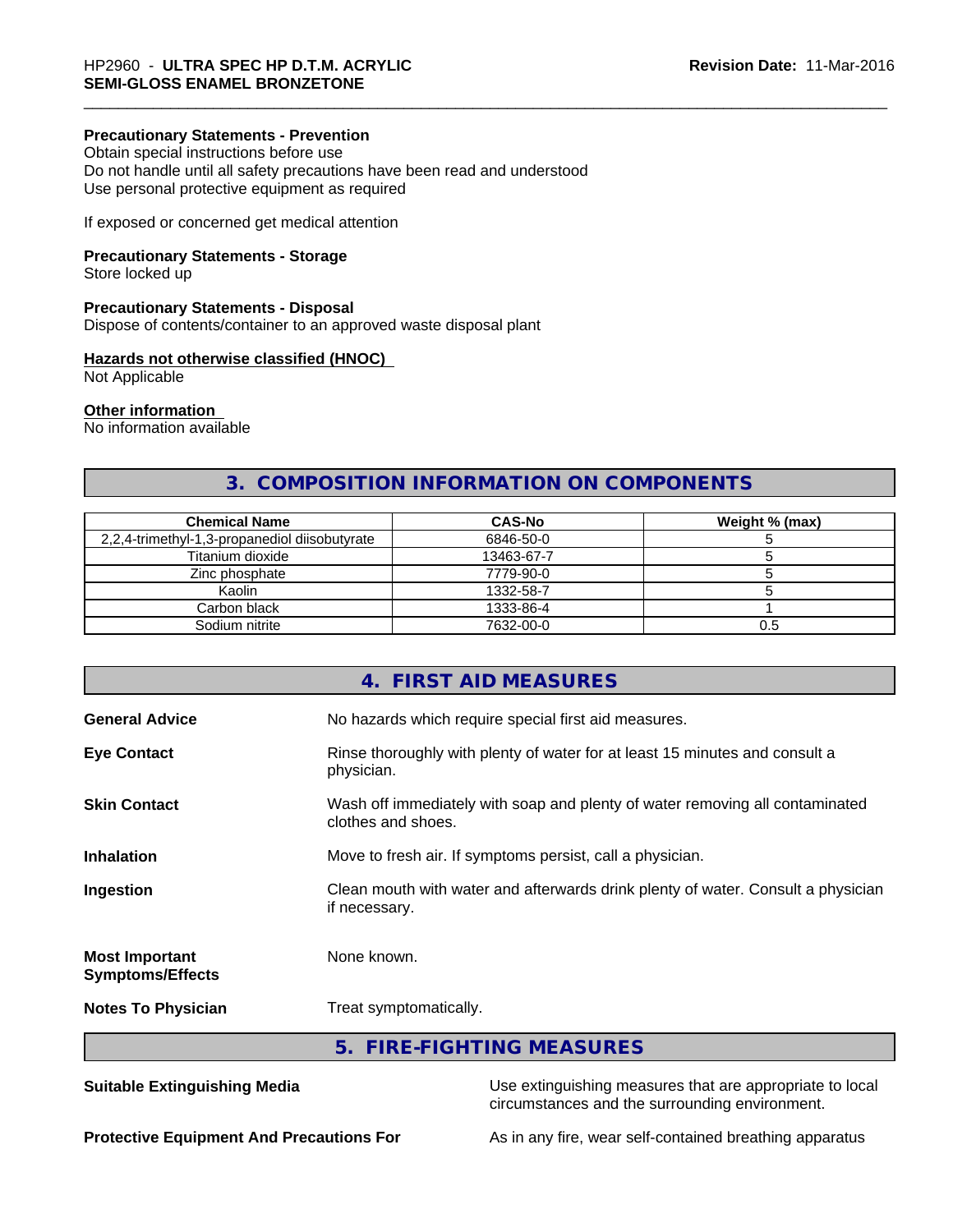| <b>Firefighters</b>                                                                                                                                                                               | pressure-demand, MSHA/NIOSH (approved or equivalent)<br>and full protective gear. |
|---------------------------------------------------------------------------------------------------------------------------------------------------------------------------------------------------|-----------------------------------------------------------------------------------|
| <b>Specific Hazards Arising From The Chemical</b>                                                                                                                                                 | Closed containers may rupture if exposed to fire or<br>extreme heat.              |
| <b>Sensitivity To Mechanical Impact</b>                                                                                                                                                           | No.                                                                               |
| <b>Sensitivity To Static Discharge</b>                                                                                                                                                            | No.                                                                               |
| <b>Flash Point Data</b><br>Flash Point (°F)<br>Flash Point (°C)<br><b>Flash Point Method</b><br><b>Flammability Limits In Air</b><br><b>Lower Explosion Limit</b><br><b>Upper Explosion Limit</b> | 250<br>121<br><b>PMCC</b><br>Not applicable<br>Not applicable                     |
| Health: 1<br>Flammability: 1<br><b>NFPA</b>                                                                                                                                                       | <b>Instability: 0</b><br><b>Special: Not Applicable</b>                           |
| <b>NFPA Legend</b><br>0 - Not Hazardous<br>1 - Slightly<br>2 - Moderate                                                                                                                           |                                                                                   |

- 2 Moderate
- 3 High

п

4 - Severe

**Exposure Limits**

*The ratings assigned are only suggested ratings, the contractor/employer has ultimate responsibilities for NFPA ratings where this system is used.*

*Additional information regarding the NFPA rating system is available from the National Fire Protection Agency (NFPA) at www.nfpa.org.*

|                                  | 6. ACCIDENTAL RELEASE MEASURES                                                                                                                                                   |
|----------------------------------|----------------------------------------------------------------------------------------------------------------------------------------------------------------------------------|
| <b>Personal Precautions</b>      | Avoid contact with skin, eyes and clothing. Ensure adequate ventilation.                                                                                                         |
| <b>Other Information</b>         | Prevent further leakage or spillage if safe to do so.                                                                                                                            |
| <b>Environmental Precautions</b> | See Section 12 for additional Ecological Information.                                                                                                                            |
| <b>Methods For Clean-Up</b>      | Soak up with inert absorbent material. Sweep up and shovel into suitable<br>containers for disposal.                                                                             |
|                                  | 7. HANDLING AND STORAGE                                                                                                                                                          |
| <b>Handling</b>                  | Avoid contact with skin, eyes and clothing. Avoid breathing vapors, spray mists or<br>sanding dust. In case of insufficient ventilation, wear suitable respiratory<br>equipment. |
| <b>Storage</b>                   | Keep container tightly closed. Keep out of the reach of children.                                                                                                                |
| <b>Incompatible Materials</b>    | No information available                                                                                                                                                         |
| 8.                               | EXPOSURE CONTROLS / PERSONAL PROTECTION                                                                                                                                          |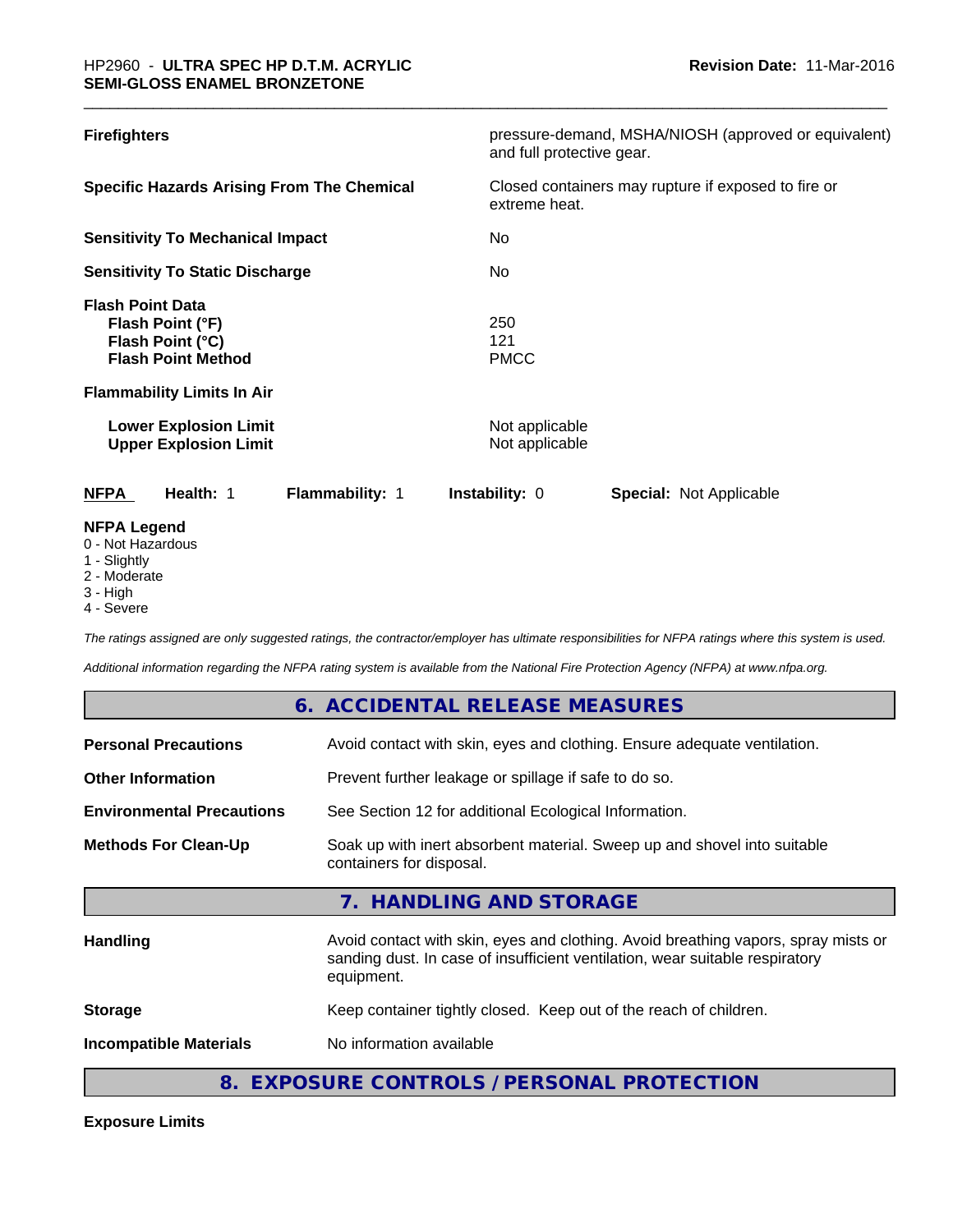| <b>Chemical Name</b> | <b>ACGIH</b>               | <b>OSHA</b>                      |
|----------------------|----------------------------|----------------------------------|
| Titanium dioxide     | 10 mg/m <sup>3</sup> - TWA | 15 mg/m $3$ - TWA                |
| Kaolin               | $2 \text{ mg/m}^3$ - TWA   | 15 mg/m <sup>3</sup> - TWA total |
|                      |                            | $5 \text{ ma/m}^3$ - TWA         |
| Carbon black         | $3.5 \text{ mg/m}^3$ - TWA | $3.5 \text{ mg/m}^3$ - TWA       |

#### **Legend**

ACGIH - American Conference of Governmental Industrial Hygienists Exposure Limits OSHA - Occupational Safety & Health Administration Exposure Limits N/E - Not Established

**Engineering Measures** Ensure adequate ventilation, especially in confined areas.

# **Personal Protective Equipment**

| <b>Eye/Face Protection</b><br><b>Skin Protection</b> | Safety glasses with side-shields.<br>Protective gloves and impervious clothing.                                                     |
|------------------------------------------------------|-------------------------------------------------------------------------------------------------------------------------------------|
| <b>Respiratory Protection</b>                        | In case of insufficient ventilation wear suitable respiratory equipment.                                                            |
| <b>Hygiene Measures</b>                              | Avoid contact with skin, eyes and clothing. Remove and wash contaminated<br>clothing before re-use. Wash thoroughly after handling. |

# **9. PHYSICAL AND CHEMICAL PROPERTIES**

| Appearance                                     | liquid                   |
|------------------------------------------------|--------------------------|
| Odor                                           | Slight glycol ether      |
| <b>Odor Threshold</b>                          | No information available |
| Density (Ibs/gal)                              | $9.3 - 9.6$              |
| <b>Specific Gravity</b>                        | $1.11 - 1.15$            |
| рH                                             | No information available |
| <b>Viscosity (cps)</b>                         | No information available |
| <b>Solubility</b>                              | No information available |
| <b>Water Solubility</b>                        | No information available |
| <b>Evaporation Rate</b>                        | No information available |
| <b>Vapor Pressure</b>                          | No information available |
| <b>Vapor Density</b>                           | No information available |
| Wt. % Solids                                   | $45 - 55$                |
| <b>Vol. % Solids</b>                           | $40 - 50$                |
| Wt. % Volatiles                                | $45 - 55$                |
| Vol. % Volatiles                               | $50 - 60$                |
| <b>VOC Regulatory Limit (g/L)</b>              | < 150                    |
| <b>Boiling Point (°F)</b>                      | 212                      |
| <b>Boiling Point (°C)</b>                      | 100                      |
| <b>Freezing Point (°F)</b>                     | 32                       |
| <b>Freezing Point (°C)</b>                     | 0                        |
| Flash Point (°F)                               | 250                      |
| Flash Point (°C)                               | 121                      |
| <b>Flash Point Method</b>                      | <b>PMCC</b>              |
| <b>Flammability (solid, gas)</b>               | Not applicable           |
| <b>Upper Explosion Limit</b>                   | Not applicable           |
| <b>Lower Explosion Limit</b>                   | Not applicable           |
| <b>Autoignition Temperature (°F)</b>           | No information available |
| <b>Autoignition Temperature (°C)</b>           | No information available |
| Decomposition Temperature (°F)                 | No information available |
| Decomposition Temperature (°C)                 | No information available |
| <b>Partition Coefficient (n-octanol/water)</b> | No information available |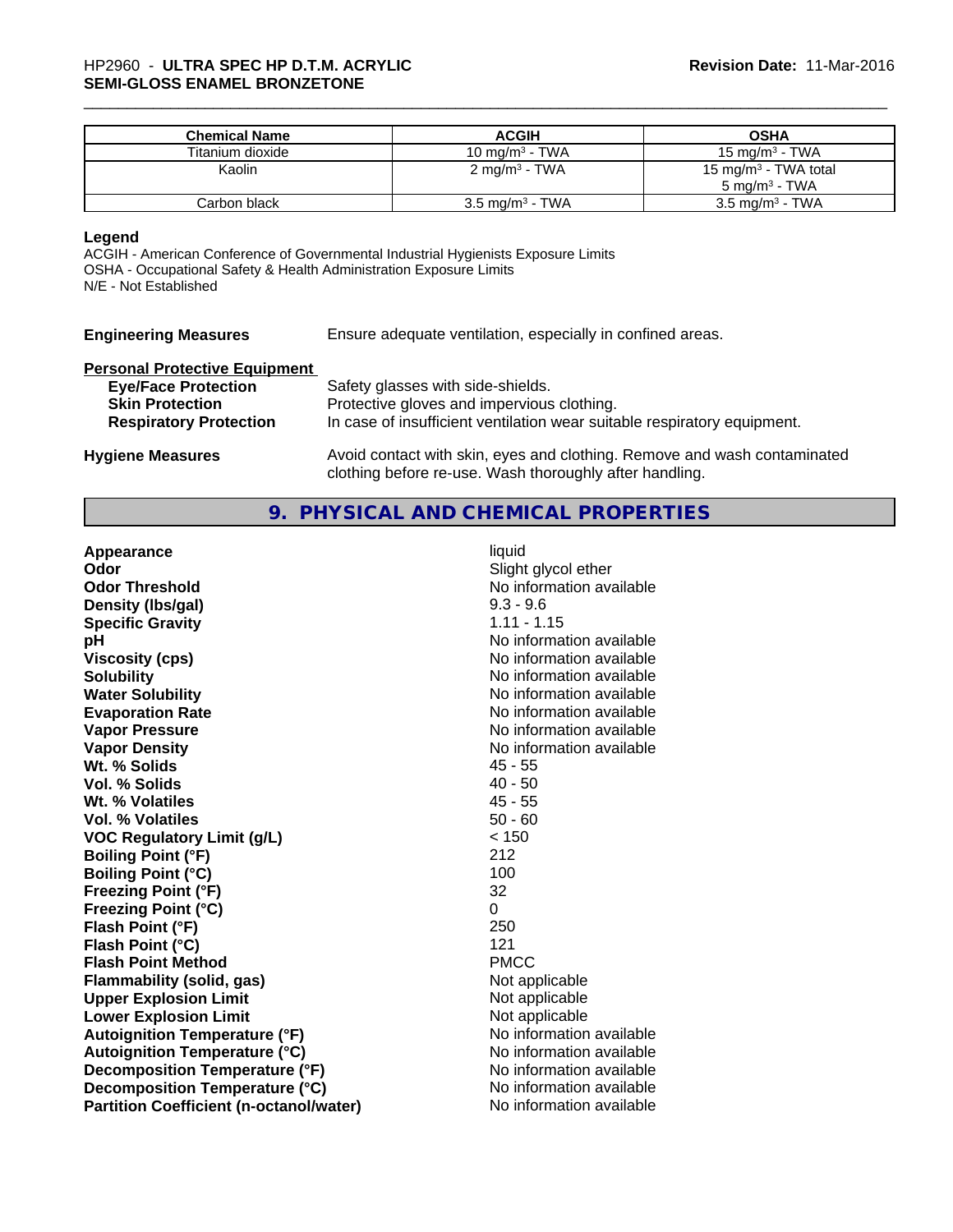|                                                                                                                                                                                                                                                                                  |                                                                                                                                                                                                                                         | 10. STABILITY AND REACTIVITY                                                                                                                                                                                       |  |
|----------------------------------------------------------------------------------------------------------------------------------------------------------------------------------------------------------------------------------------------------------------------------------|-----------------------------------------------------------------------------------------------------------------------------------------------------------------------------------------------------------------------------------------|--------------------------------------------------------------------------------------------------------------------------------------------------------------------------------------------------------------------|--|
| <b>Reactivity</b>                                                                                                                                                                                                                                                                |                                                                                                                                                                                                                                         | Not Applicable                                                                                                                                                                                                     |  |
| <b>Chemical Stability</b>                                                                                                                                                                                                                                                        | Stable under normal conditions.                                                                                                                                                                                                         |                                                                                                                                                                                                                    |  |
| <b>Conditions To Avoid</b>                                                                                                                                                                                                                                                       |                                                                                                                                                                                                                                         | Prevent from freezing.                                                                                                                                                                                             |  |
| <b>Incompatible Materials</b>                                                                                                                                                                                                                                                    |                                                                                                                                                                                                                                         | No materials to be especially mentioned.                                                                                                                                                                           |  |
| <b>Hazardous Decomposition Products</b>                                                                                                                                                                                                                                          |                                                                                                                                                                                                                                         | None under normal use.                                                                                                                                                                                             |  |
| <b>Possibility Of Hazardous Reactions</b>                                                                                                                                                                                                                                        |                                                                                                                                                                                                                                         | None under normal conditions of use.                                                                                                                                                                               |  |
|                                                                                                                                                                                                                                                                                  |                                                                                                                                                                                                                                         | 11. TOXICOLOGICAL INFORMATION                                                                                                                                                                                      |  |
| <b>Product Information</b>                                                                                                                                                                                                                                                       |                                                                                                                                                                                                                                         |                                                                                                                                                                                                                    |  |
| Information on likely routes of exposure                                                                                                                                                                                                                                         |                                                                                                                                                                                                                                         |                                                                                                                                                                                                                    |  |
| <b>Principal Routes of Exposure</b>                                                                                                                                                                                                                                              |                                                                                                                                                                                                                                         | Eye contact, skin contact and inhalation.                                                                                                                                                                          |  |
| <b>Acute Toxicity</b>                                                                                                                                                                                                                                                            |                                                                                                                                                                                                                                         |                                                                                                                                                                                                                    |  |
| <b>Product Information</b>                                                                                                                                                                                                                                                       | No information available                                                                                                                                                                                                                |                                                                                                                                                                                                                    |  |
| Information on toxicological effects                                                                                                                                                                                                                                             |                                                                                                                                                                                                                                         |                                                                                                                                                                                                                    |  |
| <b>Symptoms</b>                                                                                                                                                                                                                                                                  | No information available                                                                                                                                                                                                                |                                                                                                                                                                                                                    |  |
|                                                                                                                                                                                                                                                                                  |                                                                                                                                                                                                                                         | Delayed and immediate effects as well as chronic effects from short and long-term exposure                                                                                                                         |  |
| Eye contact<br><b>Skin contact</b><br><b>Inhalation</b><br>Ingestion<br>Sensitization:<br><b>Neurological Effects</b><br><b>Mutagenic Effects</b><br><b>Reproductive Effects</b><br><b>Developmental Effects</b><br><b>Target Organ Effects</b><br><b>STOT - single exposure</b> | May cause slight irritation.<br>skin and cause irritation.<br>No information available<br>No information available.<br>No information available.<br>No information available.<br>No information available.<br>No information available. | Substance may cause slight skin irritation. Prolonged or repeated contact may dry<br>May cause irritation of respiratory tract.<br>Ingestion may cause gastrointestinal irritation, nausea, vomiting and diarrhea. |  |
| <b>STOT - repeated exposure</b><br><b>Other adverse effects</b><br><b>Aspiration Hazard</b>                                                                                                                                                                                      | No information available.<br>No information available.<br>No information available.<br>No information available                                                                                                                         |                                                                                                                                                                                                                    |  |
| <b>Numerical measures of toxicity</b>                                                                                                                                                                                                                                            |                                                                                                                                                                                                                                         |                                                                                                                                                                                                                    |  |
|                                                                                                                                                                                                                                                                                  |                                                                                                                                                                                                                                         | The following values are calculated based on chapter 3.1 of the GHS document                                                                                                                                       |  |
| <b>ATEmix (oral)</b>                                                                                                                                                                                                                                                             | 25319 mg/kg                                                                                                                                                                                                                             |                                                                                                                                                                                                                    |  |

**Component** 

2,2,4-trimethyl-1,3-propanediol diisobutyrate LD50 Oral: > 3,200 mg/kg (Rat) vendor data LC50 Inhalation (Vapor): > 5.3 mg/L (Rat)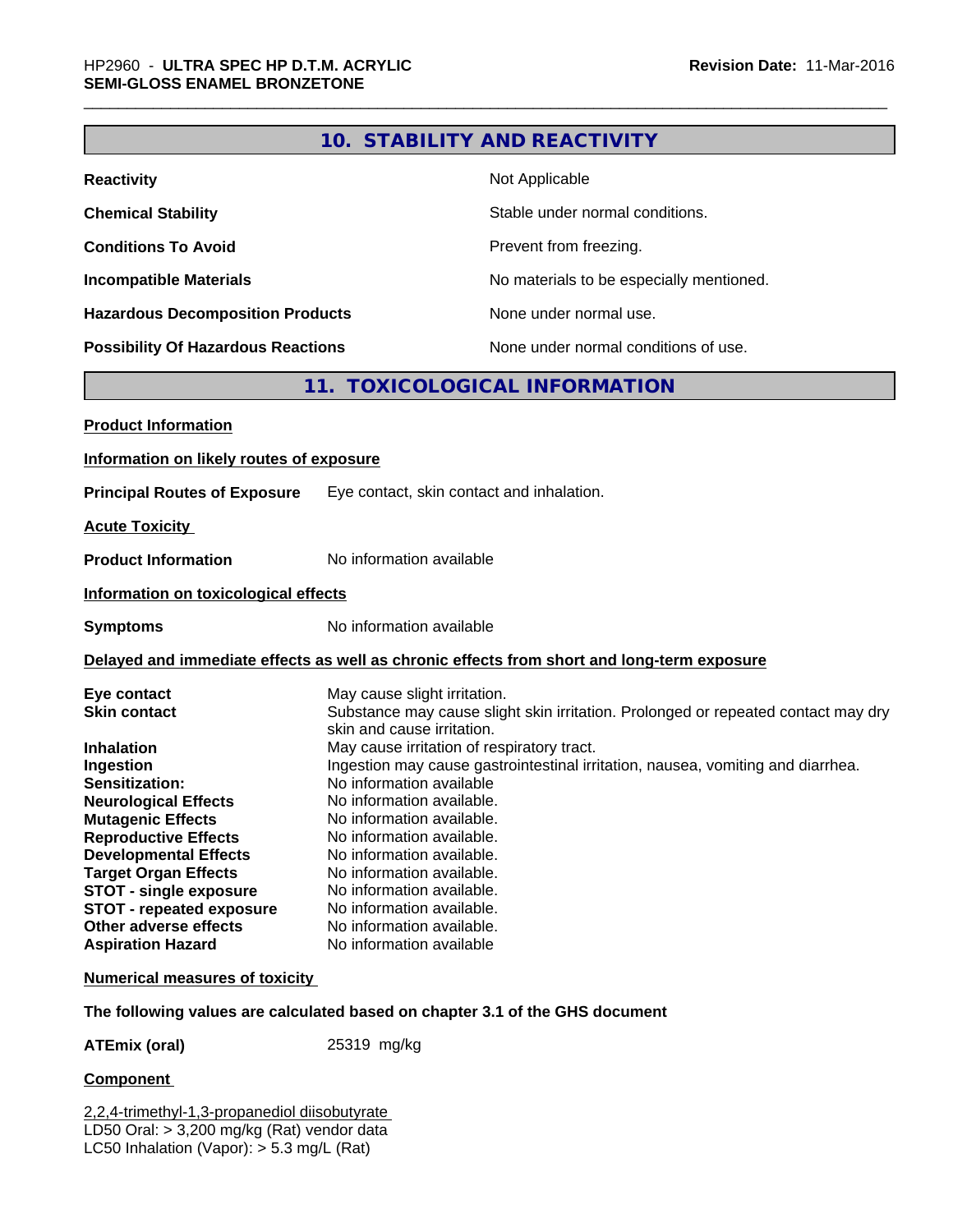Titanium dioxide LD50 Oral: > 10000 mg/kg (Rat) LC50 Inhalation (Dust): > mg/L (Rat, 4 hr.) Kaolin LD50 Oral: > 5000 mg/kg (Rat) Carbon black LD50 Oral: > 15400 mg/kg (Rat) LD50 Dermal: > 3000 mg/kg (Rabbit) Sodium nitrite LD50 Oral: 180 mg/kg (Rat) LC50 Inhalation (Dust):  $5.5 \text{ mg/m}^3$  (Rat, 4 hr.)

# **Carcinogenicity**

*The information below indicateswhether each agency has listed any ingredient as a carcinogen:.*

| <b>Chemical Name</b> | <b>IARC</b>         | <b>NTP</b> | <b>OSHA Carcinogen</b> |
|----------------------|---------------------|------------|------------------------|
|                      | 2B - Possible Human |            | Listed                 |
| Titanium dioxide     | Carcinogen          |            |                        |
|                      | 2B - Possible Human |            | Listed                 |
| Carbon black         | Carcinogen          |            |                        |
|                      | 2A - Probable Human |            |                        |
| Sodium nitrite       | Carcinogen          |            |                        |

• Although IARC has classified titanium dioxide as possibly carcinogenic to humans (2B), their summary concludes: "No significant exposure to titanium dioxide is thought to occur during the use of products in which titanium dioxide is bound to other materials, such as paint."

#### **Legend**

IARC - International Agency for Research on Cancer NTP - National Toxicity Program OSHA - Occupational Safety & Health Administration

**12. ECOLOGICAL INFORMATION**

# **Ecotoxicity Effects**

The environmental impact of this product has not been fully investigated.

# **Product Information**

### **Acute Toxicity to Fish**

No information available

**Acute Toxicity to Aquatic Invertebrates**

No information available

### **Acute Toxicity to Aquatic Plants**

No information available

#### **Persistence / Degradability**

No information available.

#### **Bioaccumulation / Accumulation**

No information available.

#### **Mobility in Environmental Media**

No information available.

**Ozone**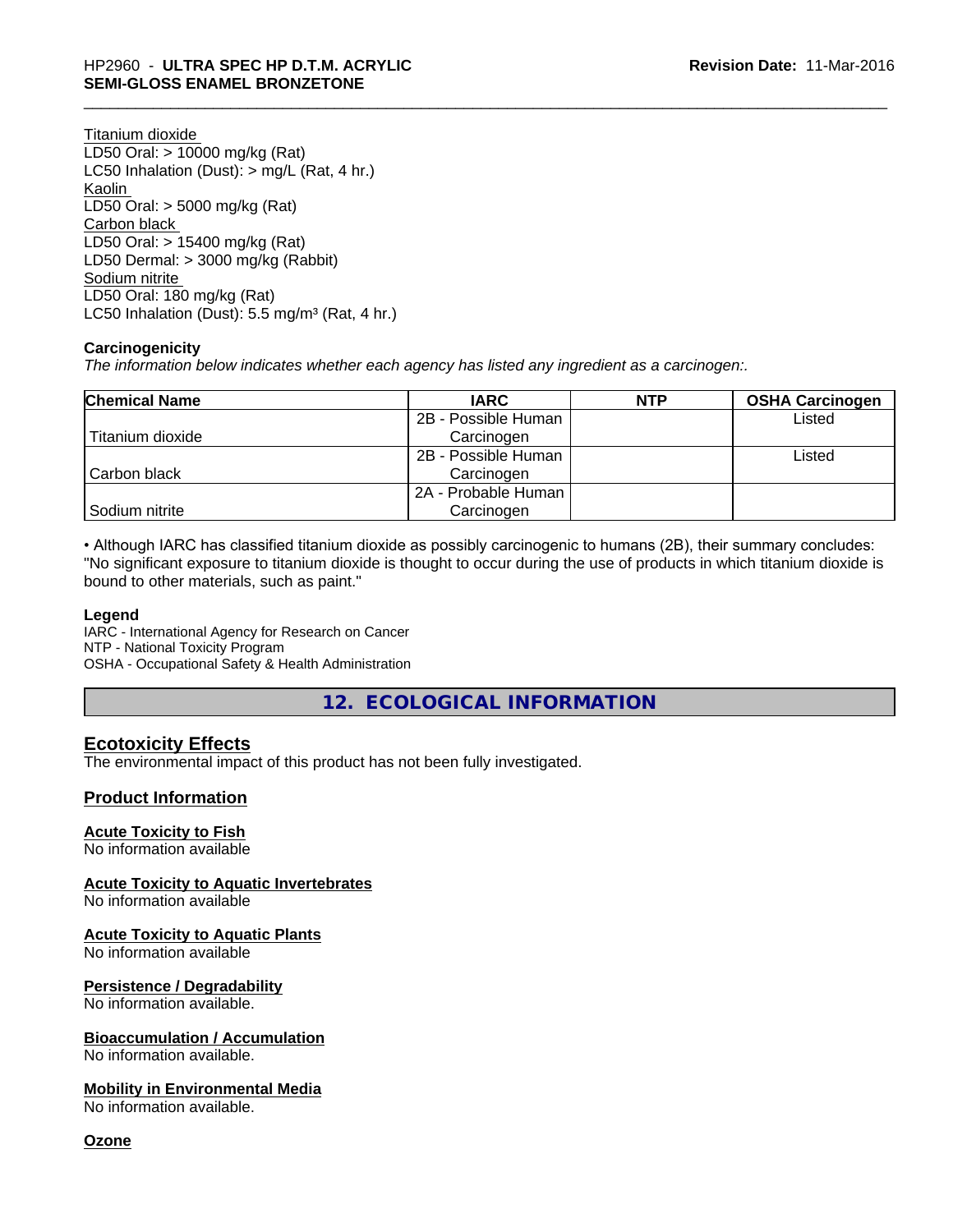No information available

# **Component**

#### **Acute Toxicity to Fish**

Titanium dioxide  $LCS0: > 1000$  mg/L (Fathead Minnow - 96 hr.)

#### **Acute Toxicity to Aquatic Invertebrates**

No information available

#### **Acute Toxicity to Aquatic Plants**

No information available

|                              | 13. DISPOSAL CONSIDERATIONS                                                                                                                                                                                               |
|------------------------------|---------------------------------------------------------------------------------------------------------------------------------------------------------------------------------------------------------------------------|
| <b>Waste Disposal Method</b> | Dispose of in accordance with federal, state, and local regulations. Local<br>requirements may vary, consult your sanitation department or state-designated<br>environmental protection agency for more disposal options. |
|                              | 14. TRANSPORT INFORMATION                                                                                                                                                                                                 |
| <b>DOT</b>                   | Not regulated                                                                                                                                                                                                             |
| <b>ICAO/IATA</b>             | Not regulated                                                                                                                                                                                                             |
| <b>IMDG / IMO</b>            | Not regulated                                                                                                                                                                                                             |
|                              | 15. REGULATORY INFORMATION                                                                                                                                                                                                |

# **International Inventories**

| <b>TSCA: United States</b> | Yes - All components are listed or exempt. |
|----------------------------|--------------------------------------------|
| DSL: Canada                | Yes - All components are listed or exempt. |

# **Federal Regulations**

| SARA 311/312 hazardous categorization |     |  |
|---------------------------------------|-----|--|
| Acute Health Hazard                   | Nο  |  |
| Chronic Health Hazard                 | Yes |  |
| Fire Hazard                           | Nο  |  |
| Sudden Release of Pressure Hazard     | No  |  |
| Reactive Hazard                       | No  |  |

# **SARA 313**

Section 313 of Title III of the Superfund Amendments and Reauthorization Act of 1986 (SARA). This product contains a chemical or chemicals which are subject to the reporting requirements of the Act and Title 40 of the Code of Federal Regulations, Part 372:

| <b>Chemical Name</b> | <b>CAS-No</b> | Weight % (max) | <b>CERCLA/SARA 313</b><br>(de minimis concentration) |
|----------------------|---------------|----------------|------------------------------------------------------|
| Zinc phosphate       | 7779-90-0     |                |                                                      |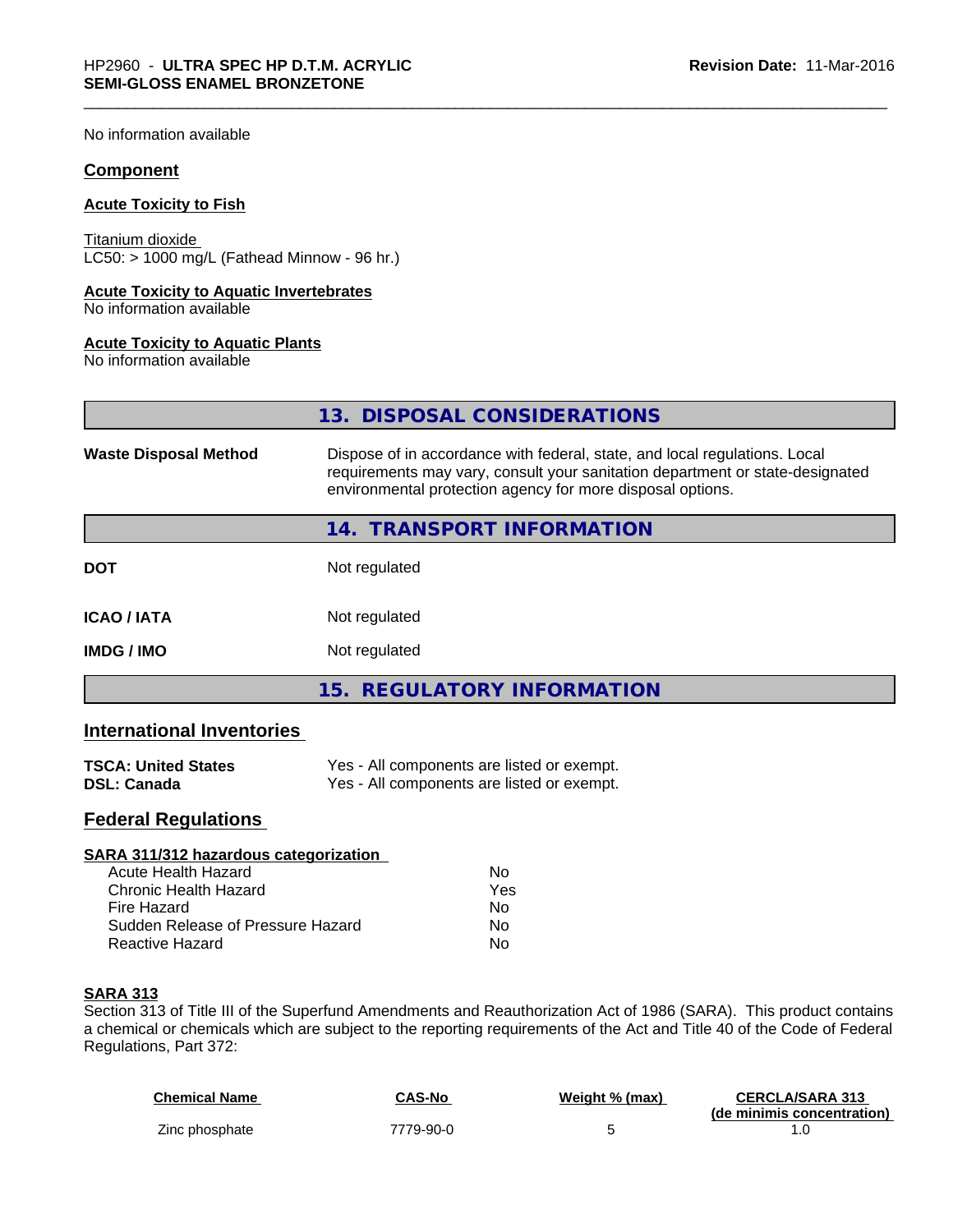#### **Clean Air Act,Section 112 Hazardous Air Pollutants (HAPs) (see 40 CFR 61)**

This product contains the following HAPs:

*None*

# **State Regulations**

#### **California Proposition 65**

This product may contain small amounts of materials known to the state of California to cause cancer or reproductive *harm.*

#### **State Right-to-Know**

| <b>Chemical Name</b> | Massachusetts | <b>New Jersey</b> | Pennsylvania |
|----------------------|---------------|-------------------|--------------|
| Titanium dioxide     |               |                   |              |
| Zinc phosphate       |               |                   |              |
| Kaolin               |               |                   |              |
| Carbon black         |               |                   |              |
| Sodium nitrite       |               |                   |              |

#### **Legend**

X - Listed

# **16. OTHER INFORMATION**

**HMIS** - **Health:** 1\* **Flammability:** 1 **Reactivity:** 0 **PPE:** - **HMIS Legend**

- 0 Minimal Hazard
- 1 Slight Hazard
- 2 Moderate Hazard
- 3 Serious Hazard
- 4 Severe Hazard
- \* Chronic Hazard

X - Consult your supervisor or S.O.P. for "Special" handling instructions.

*Note: The PPE rating has intentionally been left blank. Choose appropriate PPE that will protect employees from the hazards the material will present under the actual normal conditions of use.*

*Caution: HMISÒ ratings are based on a 0-4 rating scale, with 0 representing minimal hazards or risks, and 4 representing significant hazards or risks. Although HMISÒ ratings are not required on MSDSs under 29 CFR 1910.1200, the preparer, has chosen to provide them. HMISÒ ratings are to be used only in conjunction with a fully implemented HMISÒ program by workers who have received appropriate HMISÒ training. HMISÒ is a registered trade and service mark of the NPCA. HMISÒ materials may be purchased exclusively from J. J. Keller (800) 327-6868.*

**WARNING!** If you scrape, sand, or remove old paint, you may release lead dust. LEAD IS TOXIC. EXPOSURE TO LEAD DUST CAN CAUSE SERIOUS ILLNESS, SUCH AS BRAIN DAMAGE, ESPECIALLY IN CHILDREN. PREGNANT WOMEN SHOULD ALSO AVOID EXPOSURE. Wear a NIOSH approved respirator to control lead exposure. Clean up carefully with a HEPA vacuum and a wet mop. Before you start, find out how to protect yourself and your family by contacting the National Lead Information Hotline at 1-800-424-LEAD or log on to www.epa.gov/lead.

**Prepared By** Product Stewardship Department Benjamin Moore & Co. 101 Paragon Drive Montvale, NJ 07645 855-724-6802